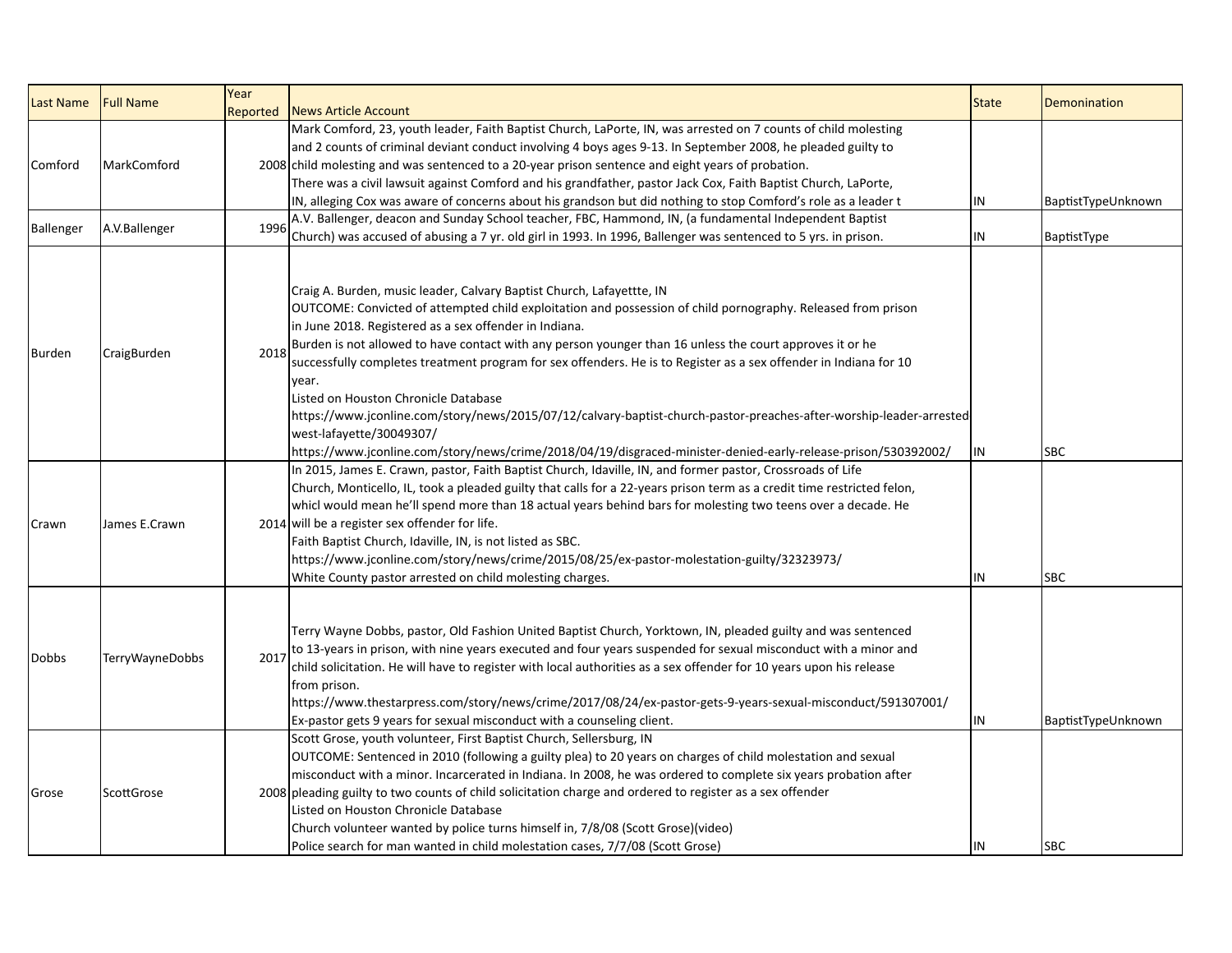| Hampsch                     | Derrick"Duke"Hampsd2015               |      | In 2015, Derrick "Duke" Hampsch, youth pastor, First Baptist Church, Vincennes, IN, pleaded guilty to sexual<br>misconduct for groping a 14-year old girl and was sentenced to a 20-year sentence for sex acts with members of<br>his youth group.<br>https://www.heraldbulletin.com/news/local_news/youth-pastor-sentenced-to-years/article_d7173f9e-1910-11e5-8e1b-<br>e36502a9b033.html<br>Youth pastor sentenced to 20 years.                                                                                                                                                                                                                                                                                                                                                                                                                                                                                                                                                                                        | IN       | <b>Baptist</b><br>Type<br>American<br><b>Baptist</b> |
|-----------------------------|---------------------------------------|------|--------------------------------------------------------------------------------------------------------------------------------------------------------------------------------------------------------------------------------------------------------------------------------------------------------------------------------------------------------------------------------------------------------------------------------------------------------------------------------------------------------------------------------------------------------------------------------------------------------------------------------------------------------------------------------------------------------------------------------------------------------------------------------------------------------------------------------------------------------------------------------------------------------------------------------------------------------------------------------------------------------------------------|----------|------------------------------------------------------|
| Moore                       | Daniel J.Moore                        | 2010 | Daniel J. Moore, pastor, New Whiteland Baptist Church, Franklin, TN<br>OUTCOME: Convicted in 2010 of sexual misconduct with a minor and other charges in Johnson County.<br>Sentenced to 10 years. Paroled. Registered sex offender in Indiana.<br>Listed on Houston Chronicle Database<br>https://baptistnews.com/article/former-baptist-pastor-gets-10-years-for-molestation/#.XHWP26JKgdV<br>Former Baptist pastor gets 10 years for molestation, ABP, 4/8/10 (Daniel Moore)<br>Ex-minister pleads guilty to child solicitation, WRTV (Indianapolis), 3/5/10 (Daniel Moore)<br>Pastor faces sex misconduct charges, 4/3/09 (Daniel J. Moore)                                                                                                                                                                                                                                                                                                                                                                          | IN       | <b>SBC</b>                                           |
| Mulligan                    | ChesterMulligan                       |      | In 1997, Chester Mulligan, 58, former pastor, Central Baptist Church, Crown Point, IN, was arrested on 2 counts<br>of sexual misconduct with a 14. yr. old girl between 1997-01. Mulligan pleaded guilty to felony stalking in return<br>the prosecutors deopped two counts of felony sexual misconduct.<br>https://www.nwitimes.com/news/local/former-e-c-pastor-sentenced-for-stalking-sex-charges-dropped/article 3389f55e-<br>3f7d-579e-bed4-653d83fd8b7f.html<br>2009Abuse South Miami-Dade pastor pleads guilty to stalking teen, Miami Herald, 4/26/09 (Chester Mulligan)<br>Former EC pastor enters guilty plea to stalking, Post-Tribune, 4/23/09 (Chester Mulligan)<br>Former E.C. pastor sentenced for stalking, sex charges dropped, The Times (Northwest Indiana), 4/22/09<br>(Chester Mulligan)<br>Trial of accused pastor continued for 11th time, The Times (Indiana), 9/7/08 (Chester Mulligan)<br>Poynteronline (www.poynter.org) - Abuse Tracker,<br>Indianapolis Star,<br>Associated Press, 12/30/03 | IN       | Baptist -TypeUnknown                                 |
| Osborne                     | Spencer K.Osborne                     | 2008 | Spencer K. Osbourne, assistant pastor, New Covenant Free Will Baptist Church, Indianapolis, IN, convicted<br>ofbigamy and in 1993 of molesting a 7-year old girl.<br>https://fightbigamy.typepad.com/my_weblog/2008/10/in-pastor-spencer-k-osborne-to-spend-30-days-in-jail-for-<br>bigamy.html<br>Indy pastor accused of bigamy, failure to pay child support, IndyStar, 9/22/08 (Spencer K. Osborne)(He had prior<br>child molestation conviction.)                                                                                                                                                                                                                                                                                                                                                                                                                                                                                                                                                                    | IN       | BaptistTypeUnknown                                   |
| <b>REDACTED</b><br>Roseboom | <b>REDACTED</b><br>Jordan LeeRoseboom | 2015 | Abuse of Disabled Adult<br>In 2015, , pastor, , was charged with sexual battery of an<br>adult woman with disabilities.<br>Was he sentenced???<br>2013 http://www.journalreview.com/news/article                                                                                                                                                                                                                                                                                                                                                                                                                                                                                                                                                                                                                                                                                                                                                                                                                         | IN<br>IN | SBC<br><b>SBC</b>                                    |